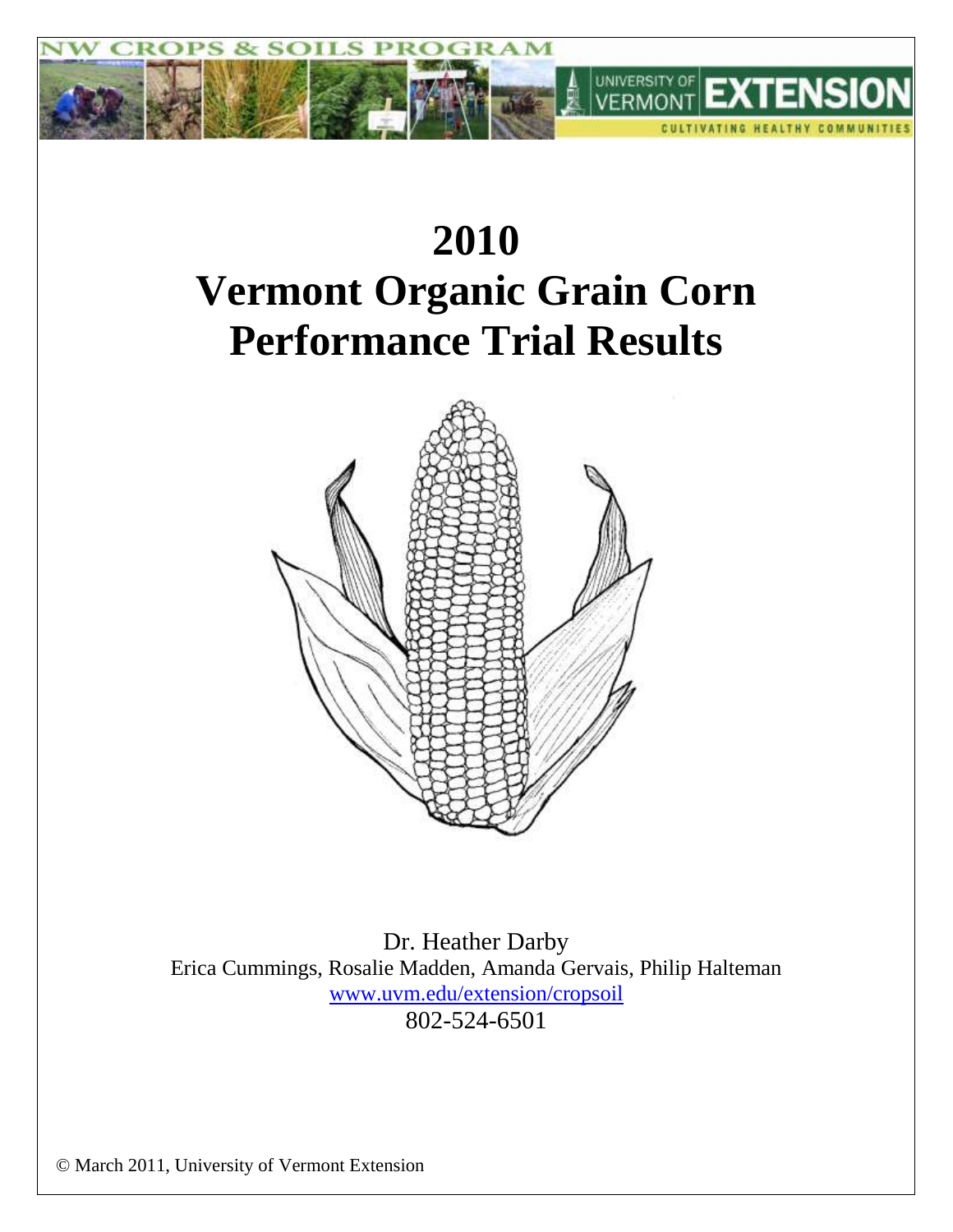## 2010 VERMONT ORGANIC GRAIN CORN PERFORMANCE TRIALS

In 2010, the University of Vermont Extension conducted an organic grain corn performance trial in Alburgh, Vermont, in cooperation with Borderview Research Farm and Organic Valley Farmers Advocating for Organics Program (FAFO). The purpose of the program is to provide unbiased performance comparisons of commercially available organic corn varieties. It is important to remember, however, that the data presented is from one replicated research trial in Vermont. Crop performance data from additional tests in different locations and often over several years should be compared before you make conclusions.

## **TESTING PROCEDURE**

In 2010, an organic grain corn performance trial was conducted at Borderview Research Farm in Alburgh, VT. The field was certified organic by Vermont Organic Farmers, LLC. Several seed companies submitted varieties for evaluation. Companies and contact names are listed in Table 1. The organic corn grown in this trial was considered late maturing corn (90-108 RM) based on the Relative Maturities **provided by the companies**. The specific varieties and relative maturities are listed in Table 2.

#### **Table 1. Participating Companies and Local Contact Information**

| <b>Albert Lea Seed</b>  | <b>American Organic</b>       | <b>Blue River Organics</b> |
|-------------------------|-------------------------------|----------------------------|
| 1414 West Main Street   | PO Box 385                    | <b>Boucher Fertilizer</b>  |
| PO Box 127.             | Warren, IL 61087              | 2343 Gore Road             |
| Albert Lea, MN 56007    | 866-471-9465                  | Highgate Ctr., VT          |
| 800-352-5247            |                               | 802-868-3939               |
| <b>Butterworks Farm</b> | <b>Lakeview Organic Grain</b> |                            |
| Jack Lazor              | Klass & Mary-Howell Martens   |                            |
| 421 Trumpass Rd         | Box 361                       |                            |
| Westfield, VT 05874     | Penn Yan, NY 14527            |                            |
| 802-744-6855            | 315-531-1038                  |                            |

#### **Table 2. Organic corn varieties evaluated in Alburgh, VT.**

| <b>Company</b>                    | <b>Variety</b>       | <b>RM</b> | <b>Description</b> |  |
|-----------------------------------|----------------------|-----------|--------------------|--|
| Viking Corn, MN                   | O.6710               | 98        | Hybrid             |  |
| Viking Corn, MN                   | $E-95$               | 95        | Open Pollinated    |  |
| Viking Corn, MN                   | O.99-90N             | 90        | Hybrid             |  |
| American Organic Seed & Grain, IL | C912                 | 91        | Hybrid             |  |
| American Organic Seed & Grain, IL | C714                 | 94        | Hybrid             |  |
| American Organic Seed & Grain, IL | B916                 | 86        | Hybrid             |  |
| American Organic Seed & Grain, IL | rsB716               | 85        | Open Pollinated    |  |
| American Organic Seed & Grain, IL | rsC710               | 88-92     | Open Pollinated    |  |
| American Organic Seed & Grain, IL | B915                 | 85        | Hybrid             |  |
| American Organic Seed & Grain, IL | X811                 | 81        | Hybrid             |  |
| Blue River Hybrids, IA            | 28B19                | 89        | Hybrid             |  |
| Blue River Hybrids, IA            | 33N73                | 92        | Hybrid             |  |
| Blue River Hybrids, IA            | 14A91                | 82        | Hybrid             |  |
| Blue River Hybrids, IA            | 18R91                | 84        | Hybrid             |  |
| Blue River Hybrids, IA            | 25A16                | 87        | Hybrid             |  |
| Butterworks Farm, VT              | <b>Early Riser</b>   | 80        | Open Pollinated    |  |
| Lakeview Organic Grain, NY        | <b>Wapsie Valley</b> | 90        | Open Pollinated    |  |
| Lakeview Organic Grain, NY        | <b>VK13</b>          | 90        | Open Pollinated    |  |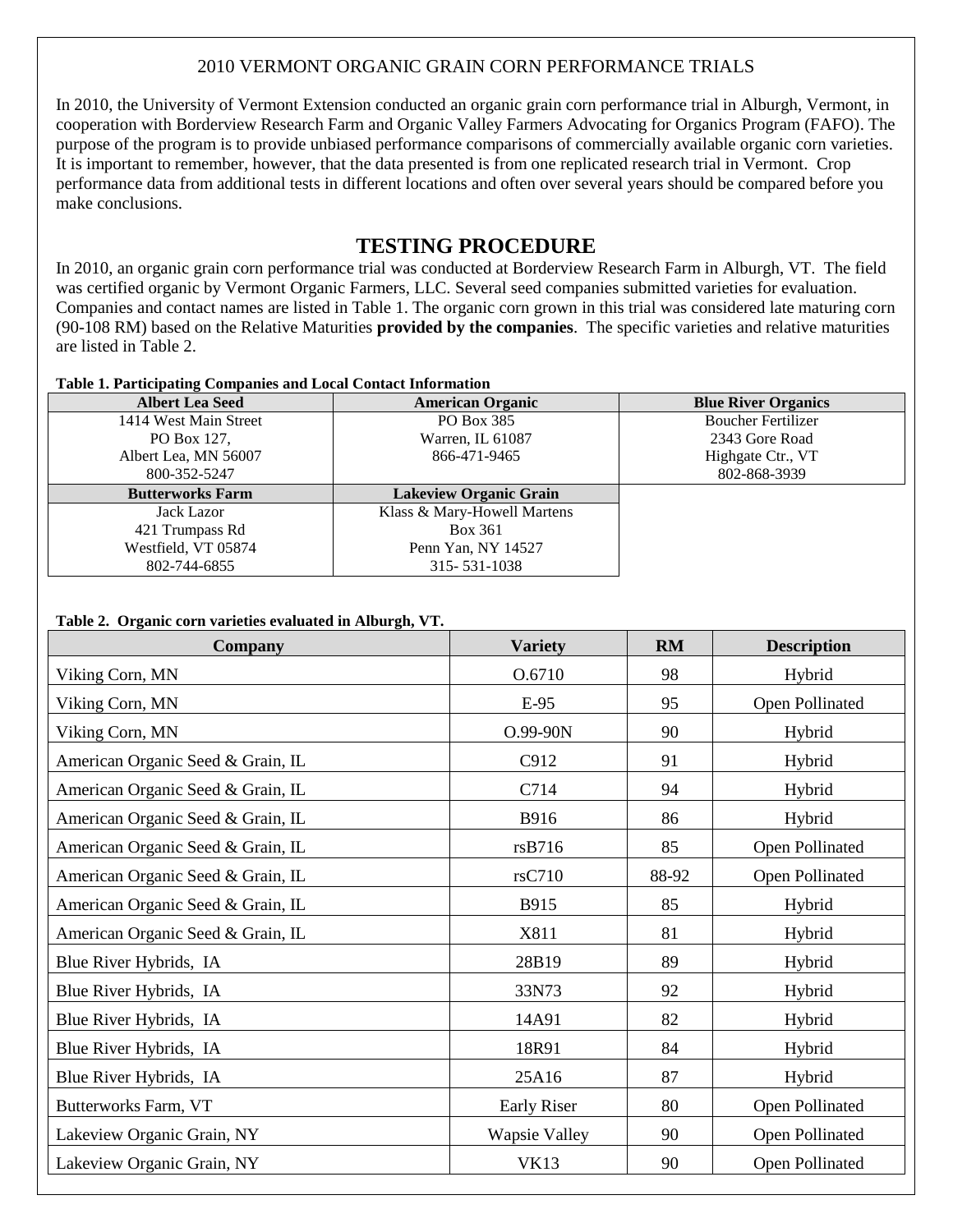Seasonal precipitation and temperature was recorded at weather stations close in proximity to Alburgh (Table 3). This season started off with above average temperatures in April and May. The summer months presented ideal growing conditions for corn. Total accumulated Growing Degree Days (GDD) for corn growth in Alburgh was 2880 which was 449 GDD above the 30 year average.

|                               | April | May     | June | July | August | September | October |
|-------------------------------|-------|---------|------|------|--------|-----------|---------|
| Average Temperature (F)       | 49.3  | 59.6    | 66.0 | 74.1 | 70.4   | 64.0      | 50.6    |
| Departure from Normal         | 5.80  | 3.00    | 0.20 | 3.00 | 1.40   | 3.60      | 1.80    |
|                               |       |         |      |      |        |           |         |
| Precipitation (inches)        | 2.76  | 0.92    | 4.61 | 4.30 | 5.48   | 4.32      | $\ast$  |
| Departure from Normal         | 0.25  | $-2.01$ | 1.40 | 0.89 | 1.63   | 0.86      |         |
|                               |       |         |      |      |        |           |         |
| Growing Degree Days (base 50) | 141   | 332     | 479  | 747  | 634    | 419       | 129     |
| Departure from Normal         | 101   | 71.4    | 4.50 | 94.6 | 45.0   | 107       | 26.4    |

| Table 3. Temperature, precipitation, and growing degree days summary - Alburgh, VT. |  |  |  |  |
|-------------------------------------------------------------------------------------|--|--|--|--|
|-------------------------------------------------------------------------------------|--|--|--|--|

\* missing data. Data in table is based on National Weather Service data from South Hero, VT. Historical averages are for 30 years of data (1971-2000).

## **CULTURAL PRACTICES**

The seedbed at each location was prepared by conventional tillage methods. The previous crop was an alfalfa/grass mix hayfield. Plots were planted with a John Deere 1750 four row corn planter. Plots measured 10' X 50'. The plots were hand harvested. All ears were removed from two 17.5' row sections and weighed with a small platform scale. The corn was shelled by passing the harvest ears through a Almaco SP50 plot combine. The shelled corn was weighed with a platform scale to determine yields. Pertinent trial information is summarized in Table 4.

#### **Table 4. Organic grain corn variety trial information - 2010**

| <b>Trial Information</b>          | <b>Borderview Research Farm, Alburgh</b> |
|-----------------------------------|------------------------------------------|
| Soil type                         | Silt loam                                |
| Previous crop                     | Sod/rye                                  |
| Row width (in.)                   | 30                                       |
| Planting date                     | $24$ -May                                |
| Harvest date                      | 29-Sept. & 3-Oct.                        |
| Planting population (plants/acre) | 34,000                                   |
| Tillage operations                | Spring plow                              |
|                                   | Spring disk                              |
|                                   | Spike tooth harrow                       |
| Fertilizer                        | 2.5 tons/acre of                         |
|                                   | North Country Organics Pro-Gro 5-3-4     |
|                                   | Applied 23-May                           |
| Dairy compost                     | Spring applied - 2 ton/acre              |
| Tineweeding                       | 1x                                       |
| Row cultivation                   | 2x                                       |

## **PRESENTATION OF DATA**

Results are listed in Table 5. Dry matter yields were calculated and then adjusted to 15% moisture for the report. Varieties are ranked by harvest moisture in Table 5. Population was measured at harvest and is presented as plants per acre. Significant bird damage was observed in the plots and is presented as the percentage of harvested ears with 25% or more damage. Lastly, lodging was recorded as the number of plants lodged per acre. The numbers presented in the tables are an average of two replications.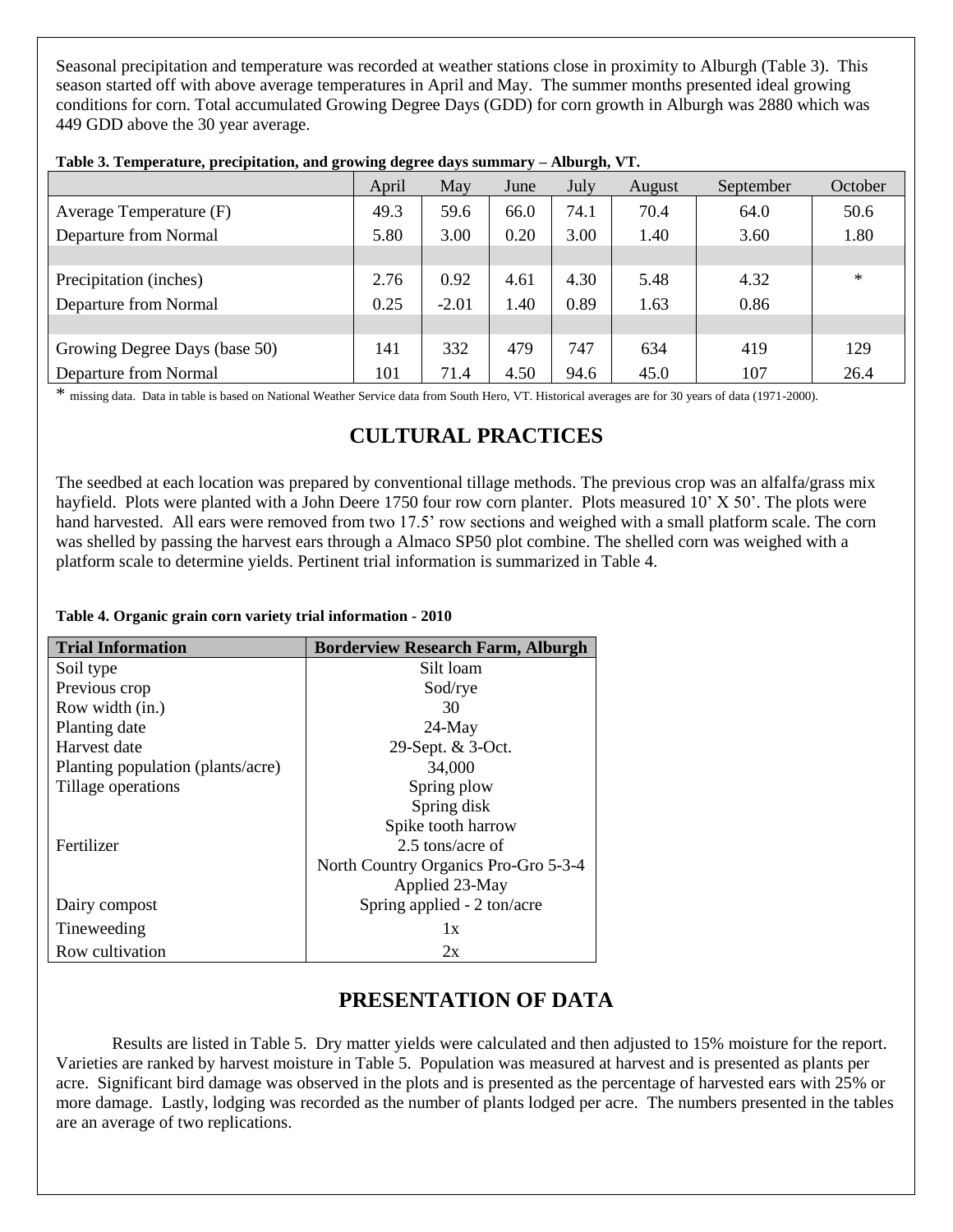# **LEAST SIGNIFICANT DIFFERENCE (LSD)**

Variations in yield and quality can occur because of variations in genetics, soil, weather, and other growing conditions. Statistical analysis makes it possible to determine, whether a difference among varieties is real or whether it might have occurred due to other variations in the field. At the bottom of each table a LSD value is presented for each variable (i.e. yield). Least Significant differences (LSD's) at the 10% level of probability are shown. Where the difference between two varieties within a column is equal to or greater than the LSD value at the bottom of the column, you can be sure in 9 out of 10 chances that there is a real difference between the two varieties. Varieties that were not significantly lower in performance than the highest hybrid in a particular column are indicated with an asterisk. In the example below A is significantly different from C but not from B. The difference between A and B is equal to 1.5 which is less than the LSD value of 2.0. This means that these varieties did not differ in yield. The difference between A and C is equal to 3.0 which is greater than the LSD value of 2.0. This means that the yields of these varieties were significantly different from one another. The asterisk indicates that B was not significantly lower than the top yielding variety.

| <b>Variety</b> | Yield  |
|----------------|--------|
| A              | 6.0    |
| B              | $7.5*$ |
| 0              | ዓ በ*   |
| LSD            | 2.0    |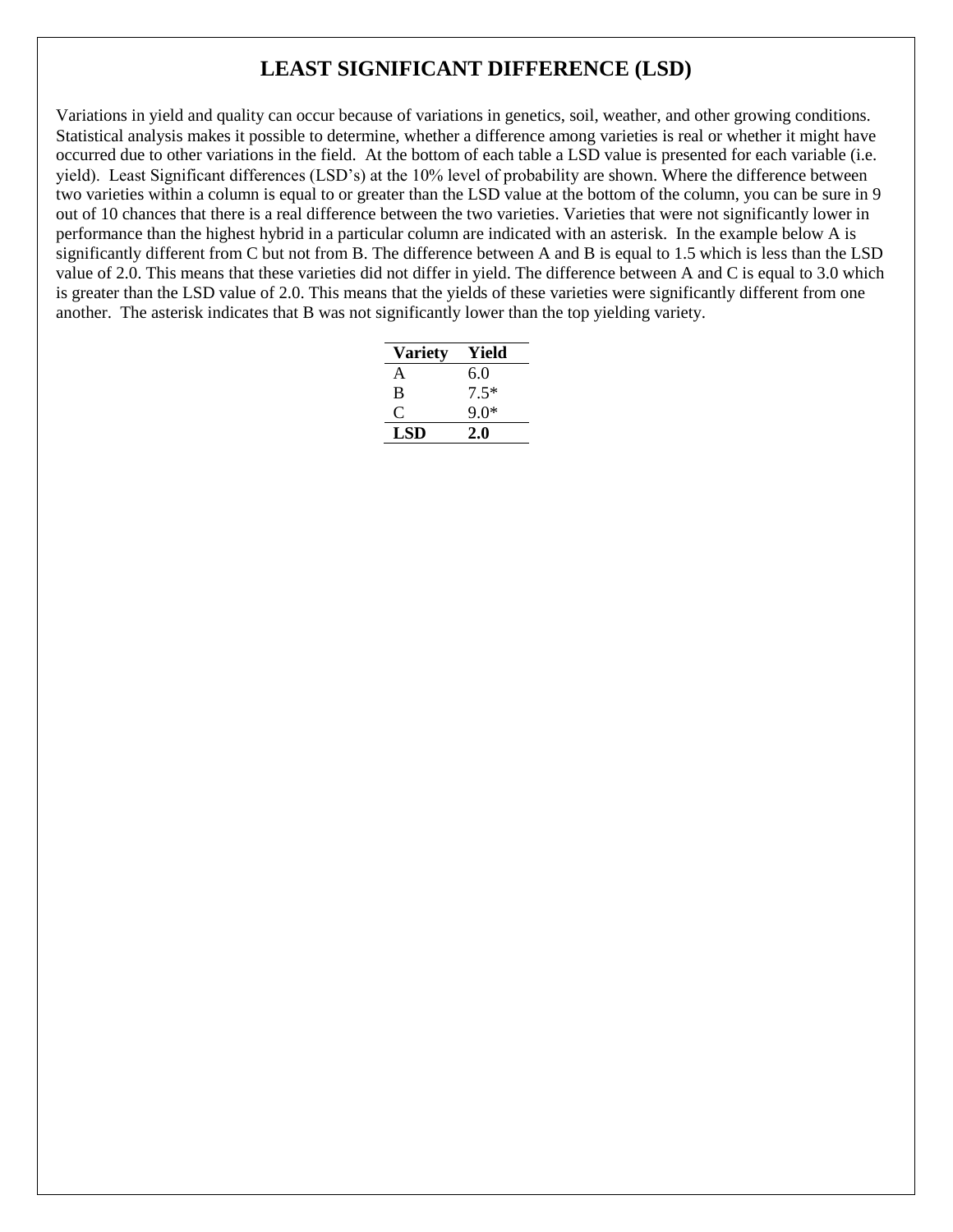# **RESULTS**

### **Table 5. Organic grain trial quality and yield. – Alburgh, VT.**

| Variety              | Type          | raoic oi Organic gram triai quanty and yieldi<br>Relative maturity | 111001619771<br>Harvest<br>moisture | Yield at 15%<br>moisture |         | Harvest<br>population | Lodging | Bird<br>damage |
|----------------------|---------------|--------------------------------------------------------------------|-------------------------------------|--------------------------|---------|-----------------------|---------|----------------|
|                      |               |                                                                    | $\%$                                | tons/ac                  | bu/ac   | plants/acre           | $\%$    | $\%$           |
| E-95                 | <b>OP</b>     | 95                                                                 | $23.9*$                             | 2.80                     | 100     | 18,750                | $30.6*$ | 6.99           |
| <b>Early Riser</b>   | <b>OP</b>     | 80                                                                 | $21.7*$                             | 1.41                     | 50.3    | 20,750                | $23.1*$ | 2.00           |
| <b>Wapsie Valley</b> | $\mathbf{OP}$ | 90                                                                 | $21.5*$                             | 1.97                     | 70.2    | 21,000                | $23.1*$ | 41.7           |
| 33N73                | Hybrid        | 92                                                                 | $20.7*$                             | 3.18                     | 114     | 24,500                | 3.00    | 21.0           |
| O.6710               | Hybrid        | 98                                                                 | $20.7*$                             | 3.53                     | 126     | 24,750                | 0.00    | 26.9           |
| rsC710               | <b>OP</b>     | 88-92                                                              | 20.2                                | 2.12                     | 75.6    | 15,750                | $24.3*$ | 13.9           |
| B916                 | Hybrid        | 86                                                                 | 20.1                                | 2.89                     | 103     | 19,250                | $17.5*$ | 9.45           |
| rsB716               | <b>OP</b>     | 85                                                                 | 20.0                                | 2.12                     | 75.8    | 18,500                | $31.0*$ | 15.3           |
| C714                 | Hybrid        | 94                                                                 | 19.6                                | $3.96*$                  | $141*$  | 26,250*               | 2.90    | 13.9           |
| <b>VK13</b>          | <b>OP</b>     | 90                                                                 | 19.6                                | 2.61                     | 93.1    | 19,750                | $26.5*$ | 11.2           |
| X811                 | Hybrid        | 81                                                                 | 19.0                                | 3.07                     | 110     | 30,000*               | 8.60    | 17.7           |
| 28B19                | Hybrid        | 89                                                                 | 18.7                                | $4.51*$                  | $161*$  | 24,500                | 8.04    | 5.85           |
| B915                 | Hybrid        | 85                                                                 | 18.4                                | 2.53                     | 90.2    | 16,750                | $18.6*$ | 25.9           |
| O.99-90N             | Hybrid        | 90                                                                 | 18.1                                | $4.76*$                  | $170*$  | 25,500*               | 7.14    | 6.41           |
| 14A91                | Hybrid        | 82                                                                 | 17.5                                | 2.92                     | 104     | 21,750                | 12.4    | 25.6           |
| 18R91                | Hybrid        | 84                                                                 | 17.2                                | 3.61                     | 129     | 22,000                | 8.97    | 21.7           |
| 25A16                | Hybrid        | 87                                                                 | 17.2                                | $4.61*$                  | $165*$  | 25,750*               | 12.5    | 8.13           |
| C912                 | Hybrid        | 91                                                                 | 15.7                                | 2.73                     | 97.5    | 18,250                | $16.3*$ | 1.72           |
| LSD(0.10)            |               |                                                                    | 3.29                                | 0.95                     | 34.0    | 5,189                 | 14.9    | $_{\rm NS}$    |
| Trial mean           |               |                                                                    | 19.4                                | 3.07                     | $110\,$ | 21,861                | 15.3    | 15.3           |

\* Varieties with an asterisk indicate that it was not significantly different than the top performer.

NS - None of the varieties were significantly different from one another.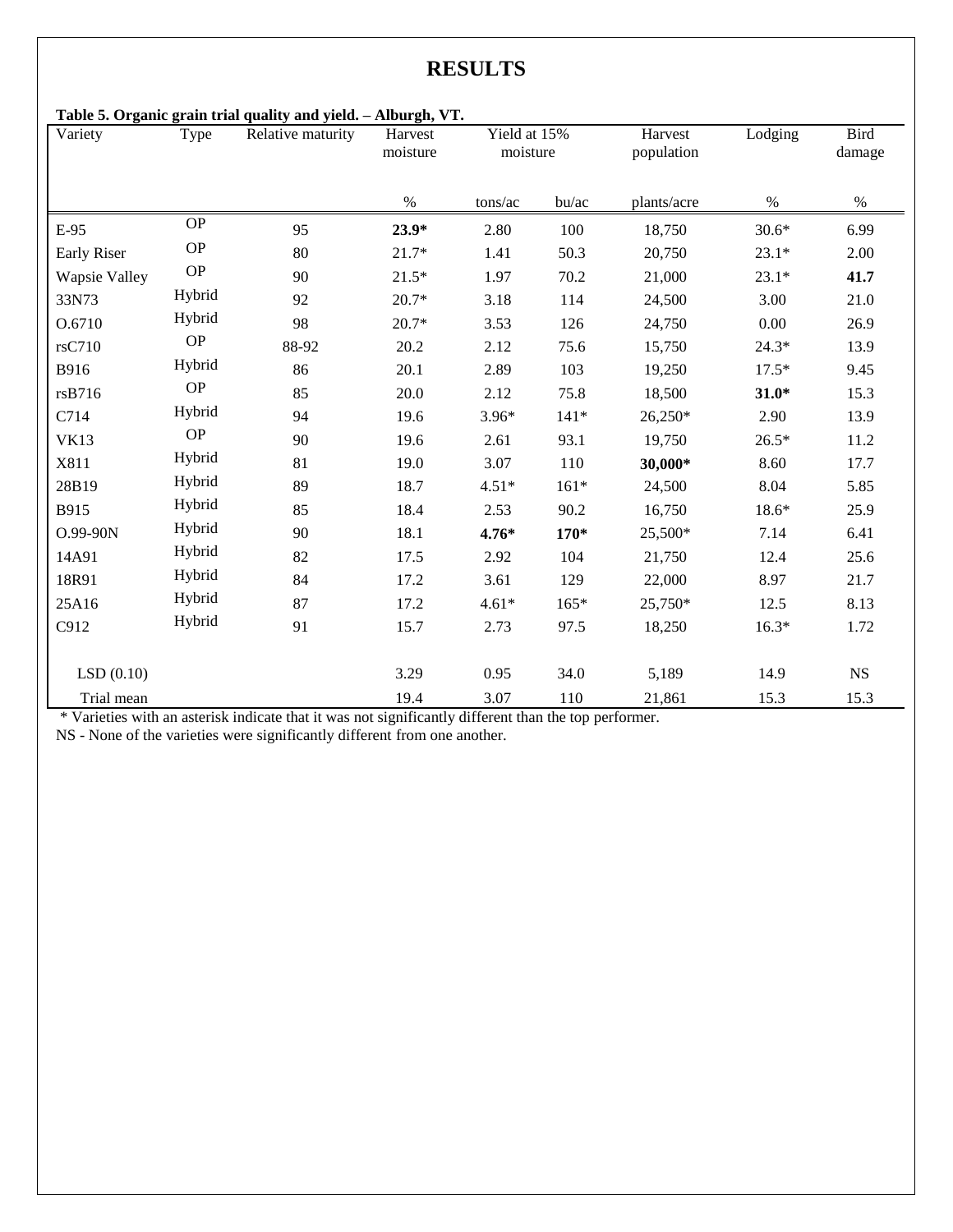

**Figure 1. Yield of organic grain corn varieties – Alburgh, VT.** *Varieties with the same letter did not differ significantly in yield.*



**Figure 2. Relationship between plant population and grain yield – Alburgh, VT.**